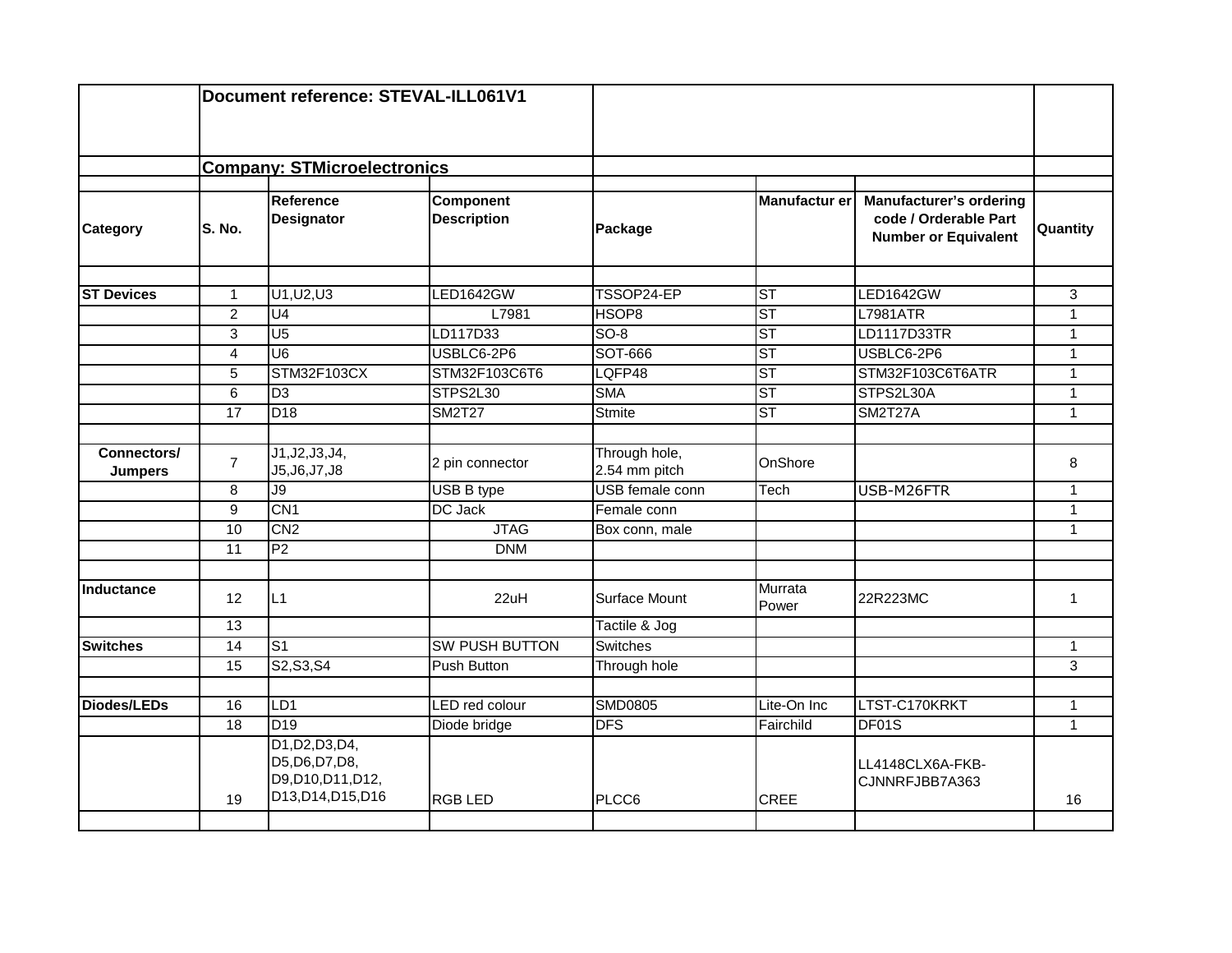| <b>Resistances</b> | 20              | R1, R2, R3, R4, R5, R6,<br>R7, R8, R9, R10, R11,<br>R12, R13, R14, R15, R<br>16 | 47E                         | <b>SMD0805</b> | Panasonic -<br><b>ECG</b> | ERJ-6GEYJ470V or<br>equivalent   | 16             |
|--------------------|-----------------|---------------------------------------------------------------------------------|-----------------------------|----------------|---------------------------|----------------------------------|----------------|
|                    | $\overline{21}$ | R17, R18, R19                                                                   | 18K                         | <b>SMD0805</b> | <b>ECG</b>                | equivalent                       | 3              |
|                    | 22              | <b>R20</b>                                                                      | 200E                        | <b>SMD0805</b> | Panasonic -<br><b>ECG</b> | ERJ-6GEYJ201V or<br>equivalent   | $\mathbf{1}$   |
|                    | 23              | R21                                                                             | 5K1                         | <b>SMD0805</b> | Panasonic -<br><b>ECG</b> | ERJ-6GEY512V or<br>equivalent    | $\mathbf{1}$   |
|                    | 24              | <b>R22</b>                                                                      | 200K                        | <b>SMD0805</b> | Panasonic -<br><b>ECG</b> | ERJ-6GEYJ204V                    | $\mathbf{1}$   |
|                    | 25              | R23                                                                             | 2K                          | <b>SMD0805</b> | Panasonic -<br><b>ECG</b> | ERJ-6GEYJ202V or<br>equivalent   | $\mathbf{1}$   |
|                    | 26              | <b>R24</b>                                                                      | 560E                        | <b>SMD0805</b> | Panasonic -<br><b>ECG</b> | ERJ-6GEYJ561V or<br>equivalent   | $\mathbf{1}$   |
|                    | 27              | <b>R25</b>                                                                      | 220E                        | <b>SMD0805</b> | Panasonic -<br><b>ECG</b> | ERJ-6ENF221V                     | $\mathbf{1}$   |
|                    | 28              | R26                                                                             | 2K2                         | <b>SMD0805</b> | Panasonic -<br><b>ECG</b> | ERJ-6GEYJ222V or<br>equivalent   | $\mathbf{1}$   |
|                    | 29              | <b>R27</b>                                                                      | 330E                        | <b>SMD0805</b> | Panasonic -<br><b>ECG</b> | ERJ-6GEYJ331V or<br>equivalent   | $\mathbf{1}$   |
|                    | 30              | <b>R28</b>                                                                      | <b>POTENTIOMETER</b><br>10K | Through hole   | <b>ALPS</b>               | RK09K1130A70                     | $\mathbf{1}$   |
|                    | 31              | R29,R30                                                                         | 0E                          | <b>SMD0805</b> | Panasonic -<br><b>ECG</b> | ERJ-6GEY0R00V or<br>equivalent   | $\overline{2}$ |
|                    | 32              | R31, R34, R35                                                                   | 10K                         | <b>SMD0805</b> | Panasonic -<br><b>ECG</b> | ERJ-6GEYJ103V or<br>equivalent   | 3              |
|                    | 33              | R32,R33                                                                         | <b>DNM</b>                  | <b>SMD0805</b> | Panasonic -<br><b>ECG</b> | ERJ-6GEYJ272V or<br>equivalent   | $\overline{a}$ |
|                    | 34              | R36                                                                             | 100K                        | <b>SMD0805</b> | Panasonic -<br><b>ECG</b> | ERJ-6GEYJ104V or<br>equivalent   | $\mathbf{1}$   |
|                    |                 |                                                                                 |                             |                |                           |                                  |                |
| <b>Capacitors</b>  | 35              | C1, C2, C3, C4, C13                                                             | 10uF                        | <b>SMD0805</b> | Panasonic -<br><b>ECG</b> | ECJ-2FB1A106K or<br>equivalent   | 5              |
|                    |                 | C5, C6, C7, C12, C14,<br>C17,C18,C19,C20,C<br>21, C22, C23, C24, C25            |                             |                |                           | CGA4F2X7R1H104K or<br>equivalent |                |
|                    | 36              |                                                                                 | 100nF                       | <b>SMD0805</b> | <b>TDK</b>                |                                  | 14             |
|                    | 37              | C <sub>8</sub>                                                                  | 4.7nF                       | <b>SMD0805</b> | <b>Taiyo Yuden</b>        | JMK212BJ476MG-T or<br>equivalent | $\mathbf{1}$   |